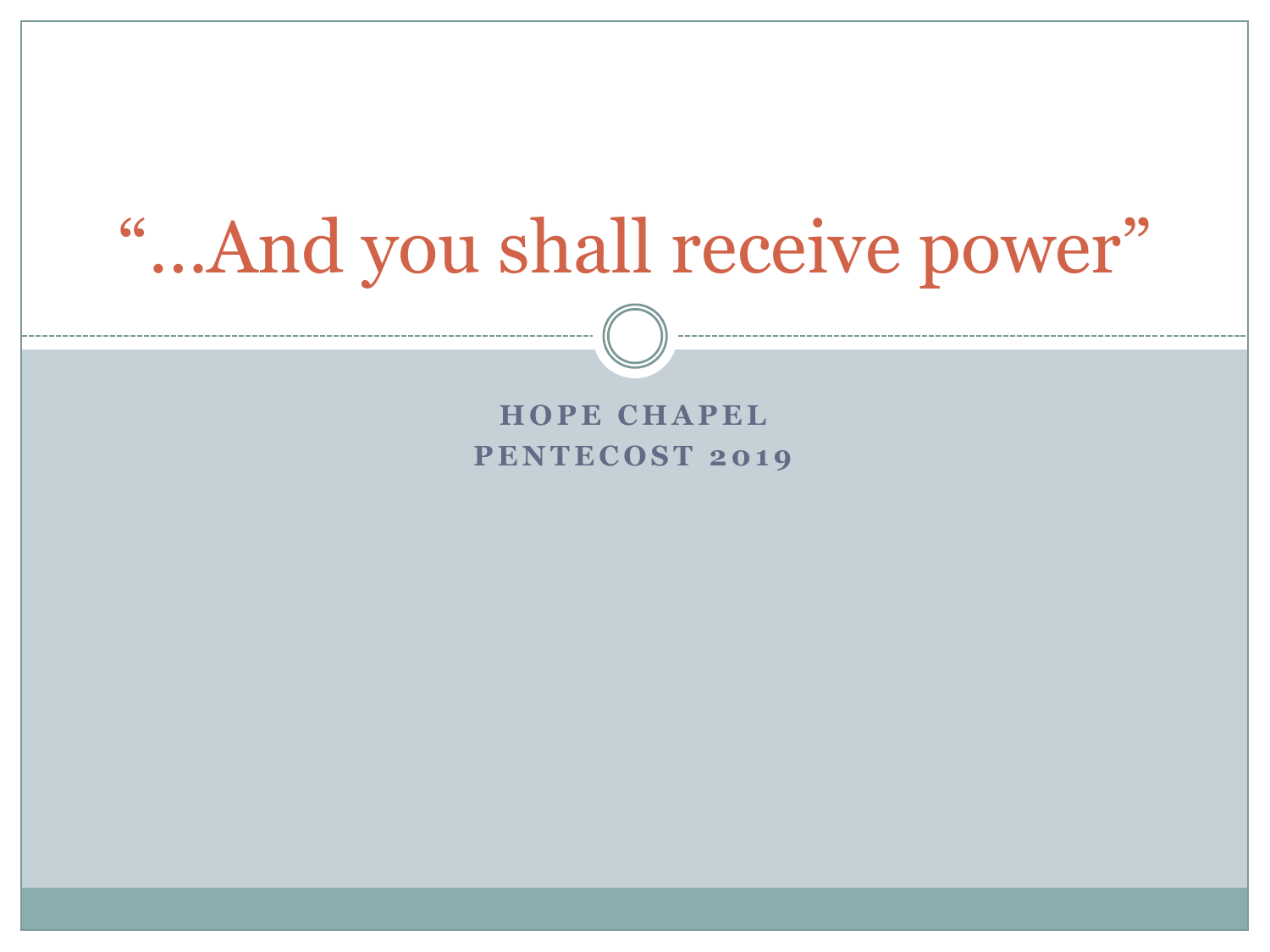But when he, the *Spirit of truth*, comes, he *will lead you* into all the **truth**

 But when he, the *Sprit of Reality*, comes, he will lead you into all **reality**

John 16:13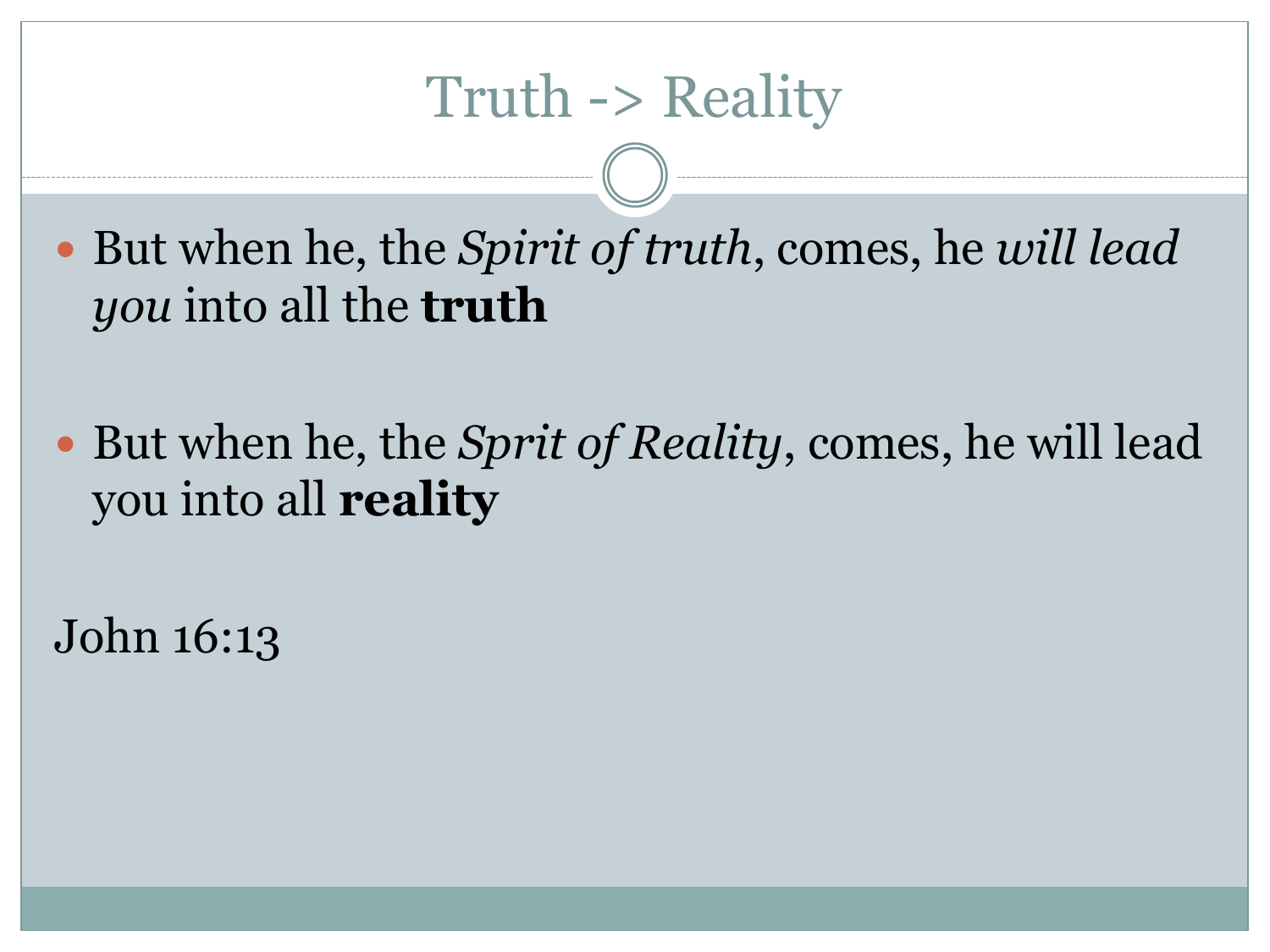## The Holy Spirit in Creation

 Adam became a living being because God breathed His Spirit into him

Genesis 2:7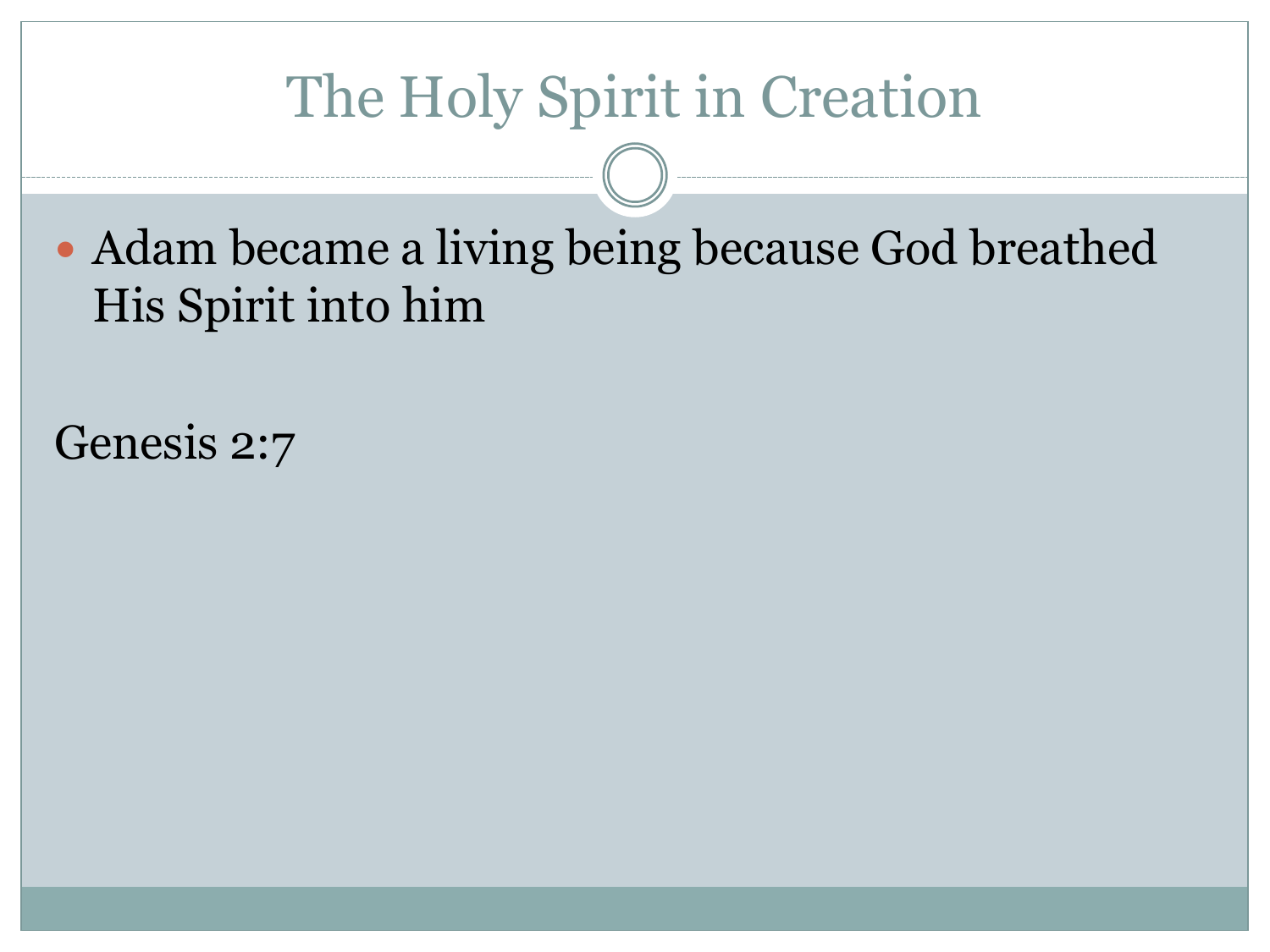## The Holy Spirit in the OT

• The goal of Judaism was to try and get the Spirit back, and so to return to 'Eden'

This is like trying to climb a ladder up to God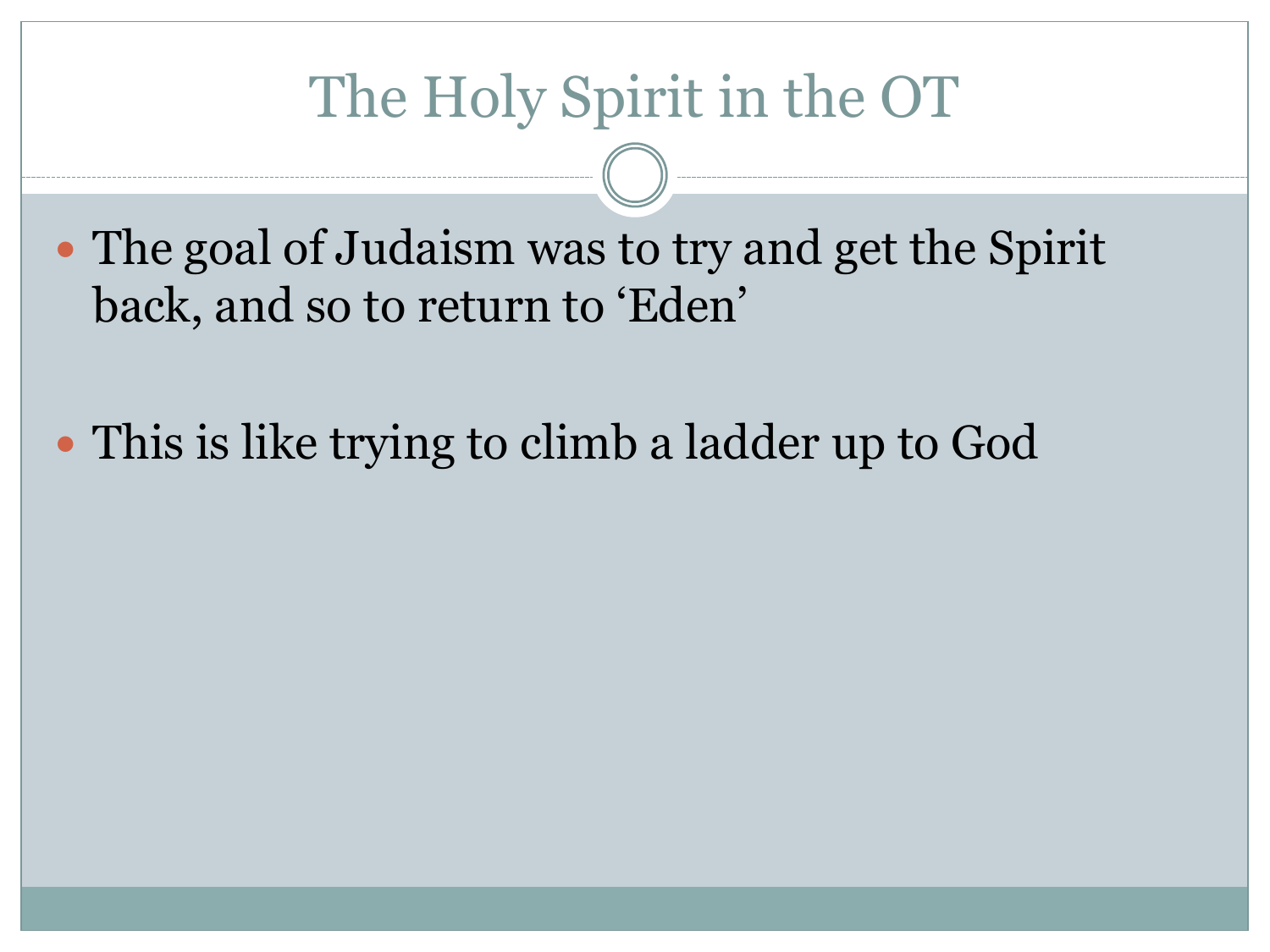• In the OT, people who had received the Holy Spirit were often called 'prophets'

• Prophet -> Hebrew 'Nabi', meaning 'bubbling up, boil over, ferment'. Connected to 'madman'

 Trust in the Lord with all your **heart** and lean not on your own **understanding (mind)** Proverbs 3:5-6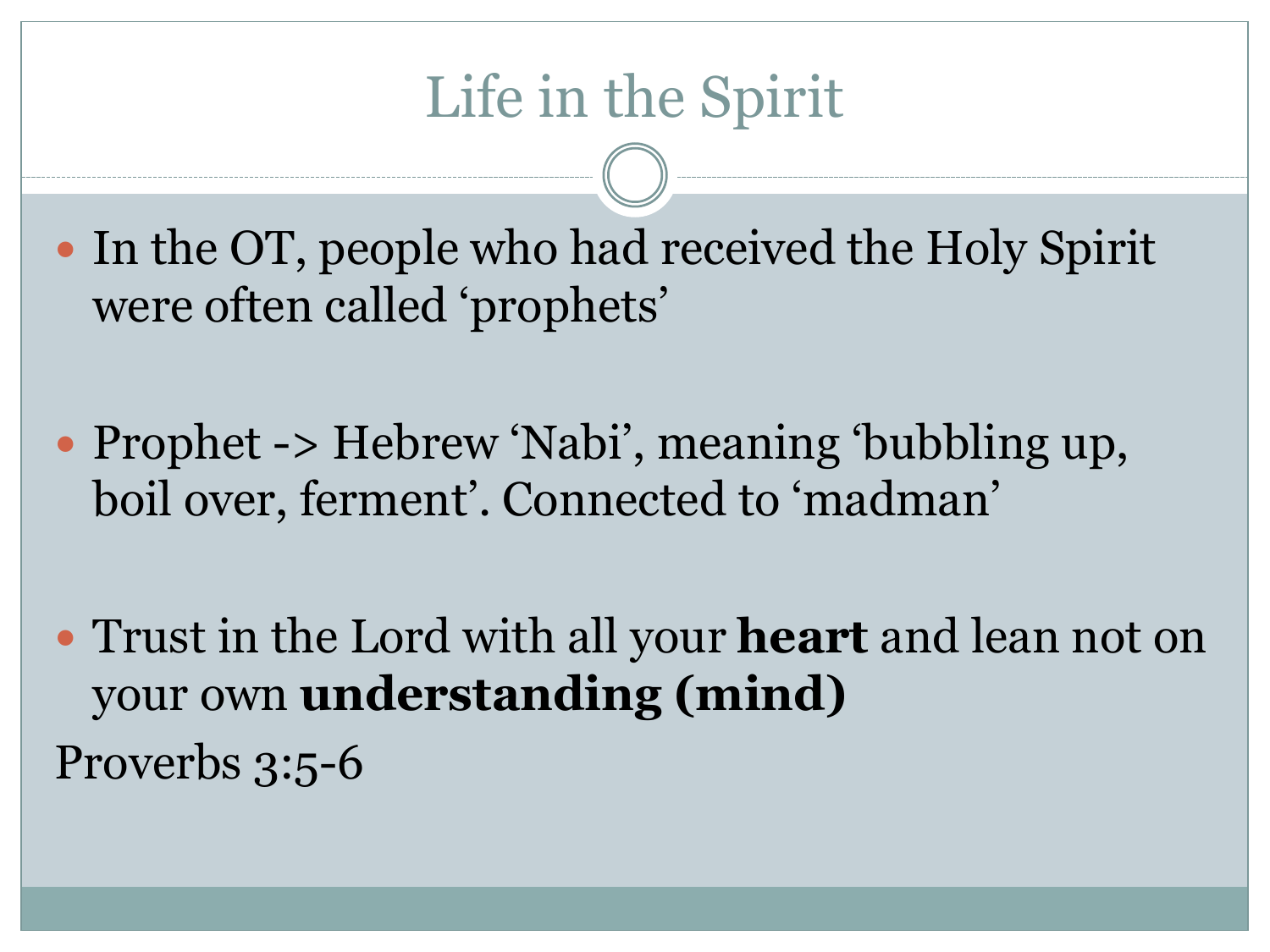### Life in the Spirit

- Whoever drinks the water I give them will never thirst. Indeed, the water I give them will become in them a **spring** of water **welling up** to eternal life John 4:14
- Whoever believes in me, as Scripture has said, **rivers** of living water will flow **from within them** John 7:38